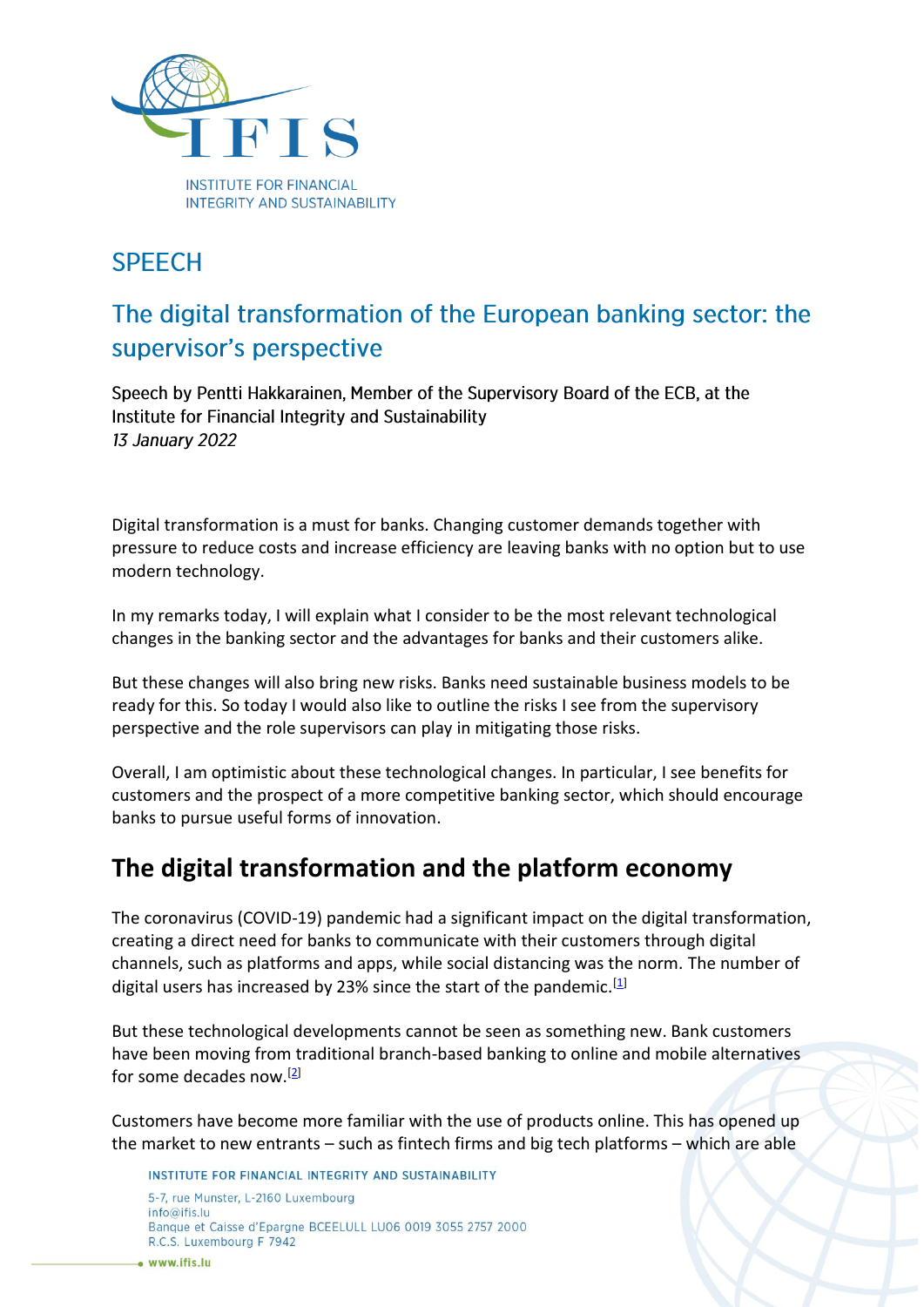

to develop attractive and easy-to-use customer interfaces for their services. As a result, services are offered in an efficient manner to customers, enabling the unbundling of financial services and offering customers a wider range of choices creating more customer involvement in the process.

The efficiency gained from providing solely online services can be seen in the example of the Chinese entity WeBank. Launched in 2014, it now serves more than 200 million individual customers and 1.2 million small and medium-sized enterprises, yet it doesn't have a single branch and employs only 2,000 people. Its fixed costs are therefore lower, while its income from customers is one-thirtieth of that of banks' average and it can reach a return on equity over 30%. Another example is the Brazilian entity Nubank, which provides credit cards and personal loans to 50 million customers. Most of these customers couldn't get a loan from traditional banks owing to their lack of credit history. But Nubank uses data about customer behaviour and its own algorithms to perform its assessment.<sup>[\[3\]](https://www.bankingsupervision.europa.eu/press/speeches/date/2022/html/ssm.sp220113~8101be7500.en.html#footnote.3)</sup>

Big tech firms like Amazon and Google were also able to start offering financial services. They did so quickly using their networks, customer data and available technology to focus on specific financial services attached to their other services. Traditionally, banks have been gatekeepers of relevant customer data, in particular the data needed to assess customer creditworthiness. But big tech firms can also increasingly perform a similar assessment leveraging on their customer data, therefore it seems that banks' traditional gatekeeper role is being challenged.

Convenience and, above all, user-friendliness seem to be behind the success of these new market players. In other words, customers appreciate being able to access all their financial services online or via mobile devices. And the simpler the service is to use, the better. In addition, customers can choose from more tailor-made options, including non-financial services, that meet their specific needs. These options are based on the extensive data that providers collect about their customers' daily behaviour.

As the example of Nubank shows, using customer data and analytics enables providers to offer services to customers that don't have a strong credit history, which leads to greater financial inclusion. Other initiatives, such as Apple Pay, also help to increase the availability of financial services. The impact of this can be significant, especially in emerging markets.

Another factor contributing to user-friendliness is the new layer we are seeing between banks and their customers. For example, some platforms enable customers to compare offers from several banks and then choose the best option. Banks find themselves obliged to allow the use of these platforms as they attract more customers, while opting out could mean that the banks lose customers. But it is the platform that collects the customer data

INSTITUTE FOR FINANCIAL INTEGRITY AND SUSTAINABILITY 5-7, rue Munster, L-2160 Luxembourg  $info@ifis.lu$ Banque et Caisse d'Epargne BCEELULL LU06 0019 3055 2757 2000 R.C.S. Luxembourg F 7942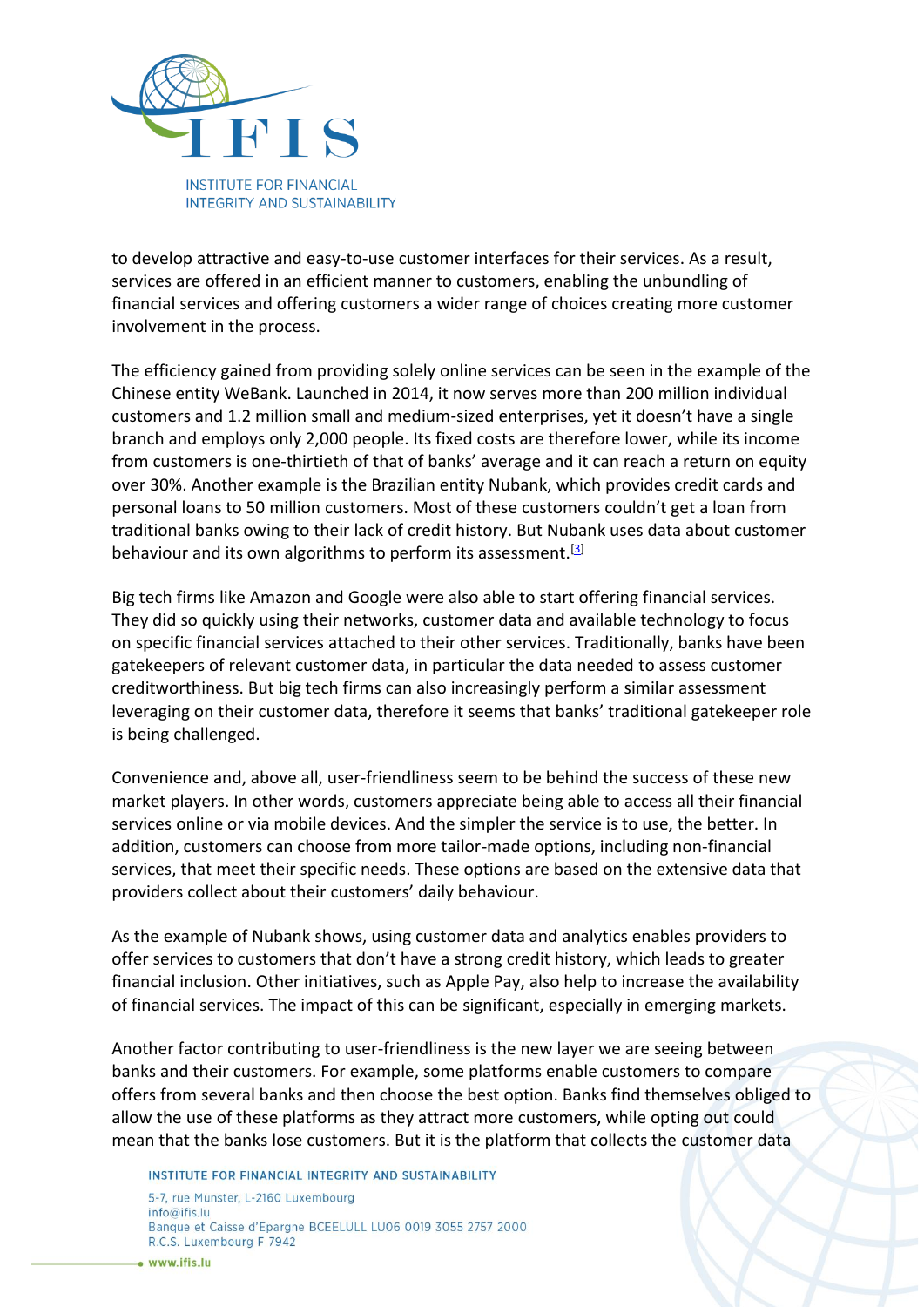

and not the bank, so this development may lead to banks becoming "factories" of services and products which are sold to customers through platforms or apps.

That being said, offering technology-based, user-friendly services is no guarantee that the provider will be immediately profitable. The German entity N26 is an example of a fintech firm that has not yet succeeded: despite its 7 million customers across 24 countries, it has had to stop offering its services in the United States and the United Kingdom. However, its estimated high market value shows expectations of future profitability.

## **Risks add opportunities for banks?**

New technological developments are exerting competitive pressure on banks. Banks will need to react to the changes in their customers behaviour, demanding more efficient and convenient online services.

There are also new risks that come with technological developments. Using technology more widely and involving third parties more heavily, for example through outsourcing and cloud computing, will make banks more dependent on the availability of IT services and more vulnerable to cyber risk.

That being said, these risks are not entirely new territory for banks, as banking supervisors have required them to mitigate all risks, including those related to technological innovation.

And banks do have extensive expertise in regulation and compliance, having already passed the key regulatory hurdles that new entrants are faced with. In addition, many fintech firms and big tech platforms offer their financial services in close collaboration with banks.<sup>[\[4\]](https://www.bankingsupervision.europa.eu/press/speeches/date/2022/html/ssm.sp220113~8101be7500.en.html#footnote.4)</sup> In fact, it is not yet clear whether or not big tech firms would like to enter the banking market themselves, with all the requirements this would entail.

Overall, banks are aware of the need to adapt to digital transformation. In my current role, I have seen them recognise the need to innovate and make investments over the years, which has resulted in more online services and apps that are used by many customers.

The COVID-19 pandemic has to some extent shown that banks' digital investments have delivered – at least in terms of ensuring operational resilience. Banks had to deal with major challenges and their IT infrastructures proved to be up to the task – service continuity was smoothly and securely maintained. Most banks are now accelerating their technological innovation.<sup>[\[5\]](https://www.bankingsupervision.europa.eu/press/speeches/date/2022/html/ssm.sp220113~8101be7500.en.html#footnote.5)</sup>

INSTITUTE FOR FINANCIAL INTEGRITY AND SUSTAINABILITY

5-7, rue Munster, L-2160 Luxembourg  $info@ifis.lu$ Banque et Caisse d'Epargne BCEELULL LU06 0019 3055 2757 2000 R.C.S. Luxembourg F 7942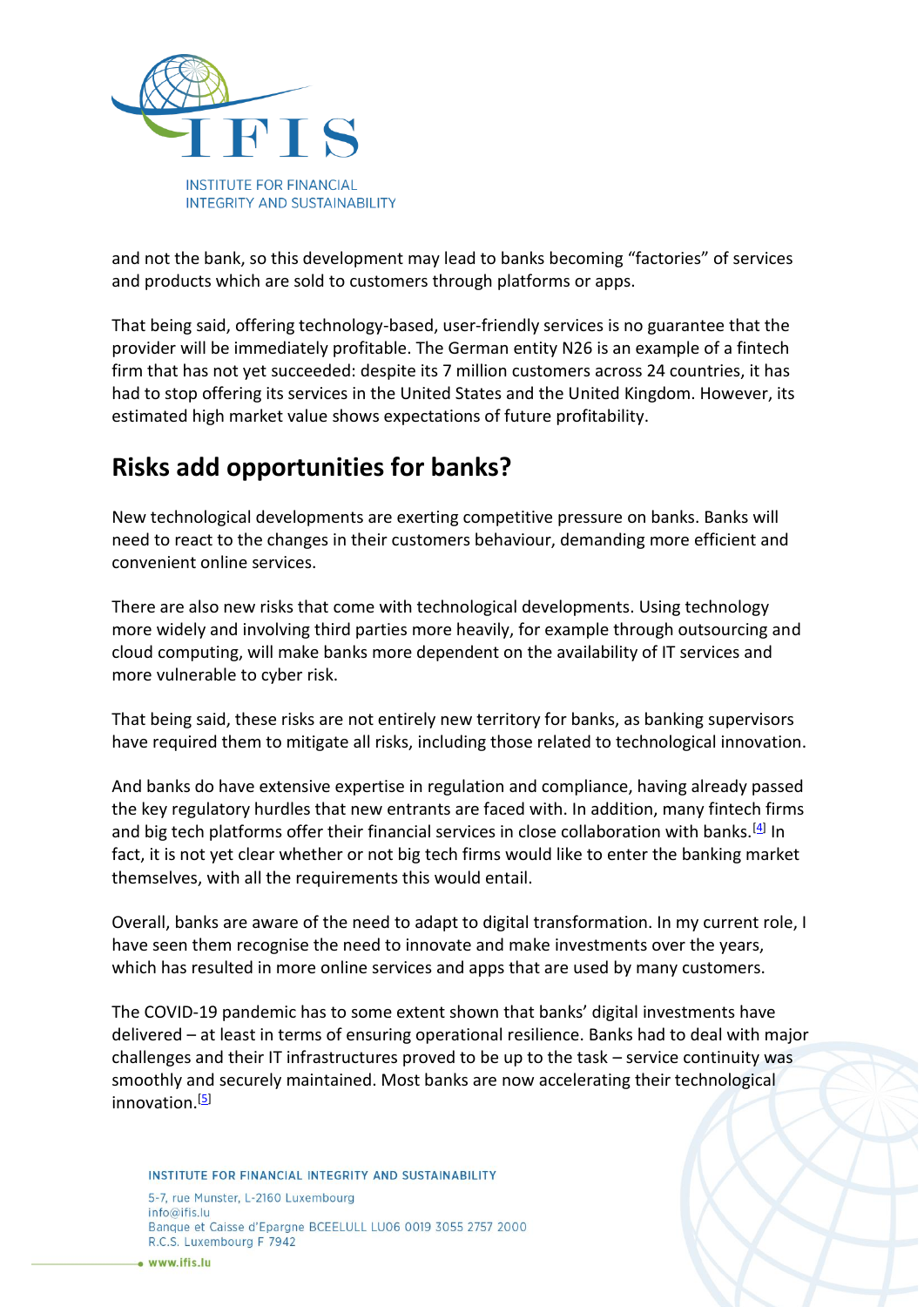

So banks have not lost out – they are well trusted and customer loyalty is still strong. And some failures with new providers, such as Wirecard, may mean customers remain suspicious and wary of switching to new service providers.

## **The role of the supervisor**

Digitalisation is a key element in creating a future-proof business model. Banks that are not following this development or lagging behind may struggle to succeed in this competitive environment.

As supervisors, our main challenge is to ensure that financial stability and prudential soundness are preserved, while at the same time allowing for technological innovation.

One of our supervisory activities involves gathering information on the digitalisation process of supervised banks to ensure that we have a horizontal picture of where banks stand. This information is necessary for us to maintain a continuous dialogue with banks on this topic and to allow us to provide them with guidance.

Another important area of focus in our dialogue with banks will be the external companies' banks are contracting in order to move towards a more digital approach. Banks will need these companies if they are to move forwards and remain competitive in the new digital world. But outsourcing can also create new risks – it can be hard to monitor external systems, for example, and services may become concentrated among just a few providers. We need to be able to clearly see how these risks are mitigated.

Take an example we are regularly confronted with – cloud computing. Cloud computing has become ever more important to banks seeking to develop their IT systems, and this is having a significant impact on how banks structure their business. More and more activities run in the cloud, which is continuously evolving and despite of that it's more economical than banks running their own data system. The appetite to outsource activities to external service providers has increased. Within supervision, we carefully monitor such outsourcing arrangements to ensure that they do not result in banks becoming empty shells or create obstacles to effective supervision.

Importantly, it's not just banks that have work to do. In this new era, supervisors also have to strengthen their supervisory skills and resources to effectively monitor banks' digital transformations. Technological development brings new challenges to traditional supervisory methods. For example, fragmented value chains lead to more diversified access to customer data. In a similar vein, a high degree of customisation of algorithm-based tools may not always allow for supervision via traditional supervisory processes.

INSTITUTE FOR FINANCIAL INTEGRITY AND SUSTAINABILITY 5-7, rue Munster, L-2160 Luxembourg  $info@ifis.lu$ Banque et Caisse d'Epargne BCEELULL LU06 0019 3055 2757 2000

R.C.S. Luxembourg F 7942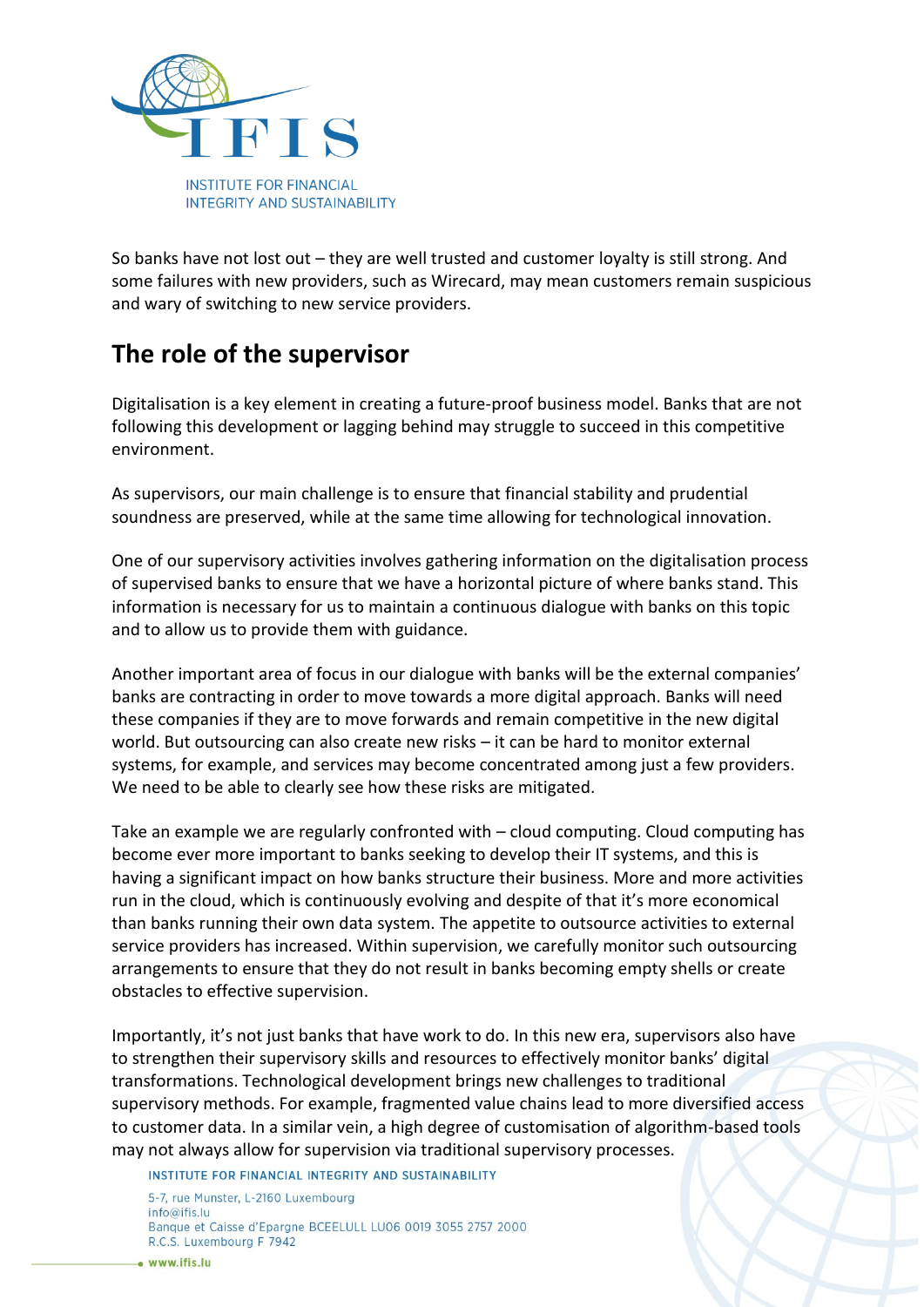

Insights from market participants will help us to increase our knowledge and further strengthen our guidance for supervisors on how to assess banks' digitalisation strategies and the risks related to specific use cases. Governance and risk management, IT and security management and data quality management will increasingly require our attention. Amid evolving and diversifying cyber threats, cyber resilience will remain an important topic of supervisory attention. This warrants the prioritisation of IT risk and related dedicated analysis both on and off site.

More specifically in the context of digital platforms, supervisory authorities may not always have sufficient insights about the type of data collected, consent collection from end users or whether digital entities are monetising customer data. Technology can help supervisors here.

We are also working to improve our internal processes, for example by streamlining reporting lines and integrating reporting frameworks through the development of a single data dictionary. I expect this to result in further improvements and increased efficiency in the future. For example, it could allow us to build systems that would give supervisors direct access to banks' data systems, allowing them to simply and efficiently "pull" the relevant data as and when needed.

Finally, regulators are also increasingly aware of the changing times. The digital agenda of the European Commission includes new regulatory proposals, such as the Digital Operational Resilience Act (DORA) and the Regulation on Markets in Crypto-assets (MiCA). And on the front of cyber-testing, TIBER-EU sets a new framework and international fora such as the Financial Stability Board and the G7 are increasingly discussing issues related to digitalisation.

It is encouraging that legislators are taking steps to create harmonised European approaches to ensuring that new ways of delivering services are adequately regulated and supervised. We will contribute to these regulatory and legislative debates as much as we can.

#### **Conclusion**

Let me now conclude. Today I have spoken about the advantages and risks of technological changes in the banking sector and the role of the supervisor and regulators.

I'm pleased to see this digital transformation taking place, as it will give banks the opportunity to provide more efficient and tailor-made services and products to their customers.

INSTITUTE FOR FINANCIAL INTEGRITY AND SUSTAINABILITY 5-7, rue Munster, L-2160 Luxembourg  $info@ifis.lu$ Banque et Caisse d'Epargne BCEELULL LU06 0019 3055 2757 2000 R.C.S. Luxembourg F 7942